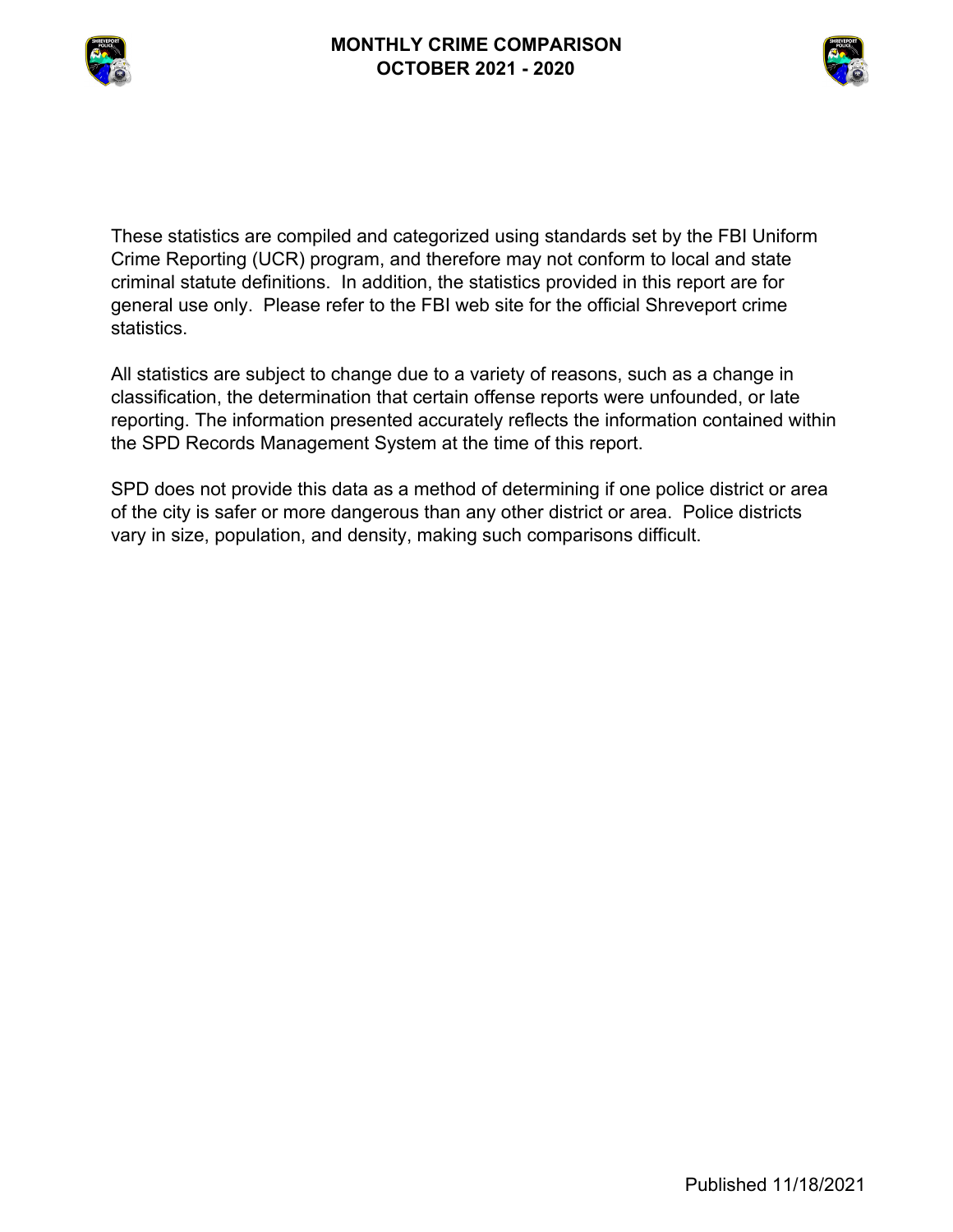|                               |                |                                                                                                                                                                                                                                                                                                                               | <b>PERCENT OF</b> |       | <b>NUMBER OF</b> | <b>PERCENT OF</b> |
|-------------------------------|----------------|-------------------------------------------------------------------------------------------------------------------------------------------------------------------------------------------------------------------------------------------------------------------------------------------------------------------------------|-------------------|-------|------------------|-------------------|
|                               |                |                                                                                                                                                                                                                                                                                                                               | <b>INCREASE</b>   |       | <b>OFFENSES</b>  | <b>INCREASE</b>   |
| <b>TYPE OF</b>                |                | <b>MONTHLY CRIME COMPARISON</b><br><b>OCTOBER 2021 - 2020</b><br><b>NUMBER OF</b><br><b>OFFENSES</b><br><b>OCTOBER</b><br>2020<br>$\overline{7}$<br>1<br>0<br>8<br>8<br>11<br>$\overline{7}$<br>18<br>5<br>$\overline{2}$<br>$\overline{7}$<br>25<br>109<br>99<br>15<br>114<br>0<br>137<br>24<br>85<br>44<br>215<br>71<br>576 | <b>OR</b>         |       | <b>YTD</b>       | <b>OR</b>         |
| <b>CRIME</b>                  | 2021           |                                                                                                                                                                                                                                                                                                                               | <b>DECREASE</b>   | 2021  | 2020             | <b>DECREASE</b>   |
| <b>HOMICIDE</b>               | 5              |                                                                                                                                                                                                                                                                                                                               | $-29%$            | 68    | 51               | 33%               |
| <b>MANSLAUGHTER</b>           | 1              |                                                                                                                                                                                                                                                                                                                               | 0%                | 1     | $\overline{2}$   | $-50%$            |
| <b>JUSTIFIED HOMICIDE</b>     | 0              |                                                                                                                                                                                                                                                                                                                               | <b>NA</b>         | 6     | 6                | 0%                |
| <b>TOTAL HOMICIDE</b>         | 6              |                                                                                                                                                                                                                                                                                                                               | $-25%$            | 75    | 59               | 27%               |
| <b>RAPE</b>                   |                |                                                                                                                                                                                                                                                                                                                               |                   |       |                  |                   |
| Forcible Rape                 | 20             |                                                                                                                                                                                                                                                                                                                               | 150%              | 120   | 97               | 24%               |
| <b>ROBBERY</b>                |                |                                                                                                                                                                                                                                                                                                                               |                   |       |                  |                   |
| Person Robbery                |                |                                                                                                                                                                                                                                                                                                                               |                   |       |                  |                   |
| Armed                         | 9              |                                                                                                                                                                                                                                                                                                                               | $-18%$            | 108   | 97               | 11%               |
| Simple                        | $\overline{7}$ |                                                                                                                                                                                                                                                                                                                               | 0%                | 66    | 68               | $-3%$             |
| <b>Total Person Robbery</b>   | 16             |                                                                                                                                                                                                                                                                                                                               | $-11%$            | 174   | 165              | 5%                |
| <b>Business Robbery</b>       |                |                                                                                                                                                                                                                                                                                                                               |                   |       |                  |                   |
| Armed                         | $\mathbf 0$    |                                                                                                                                                                                                                                                                                                                               | $-100%$           | 27    | 24               | 13%               |
| Simple                        | $\mathbf 0$    |                                                                                                                                                                                                                                                                                                                               | $-100%$           | 5     | $\overline{7}$   | $-29%$            |
| <b>Total Business Robbery</b> | 0              |                                                                                                                                                                                                                                                                                                                               | $-100%$           | 32    | 31               | 3%                |
| <b>TOTAL ROBBERY</b>          | 16             |                                                                                                                                                                                                                                                                                                                               | $-36%$            | 206   | 196              | 5%                |
| <b>AGGRAVATED ASSAULT/</b>    |                |                                                                                                                                                                                                                                                                                                                               |                   |       |                  |                   |
| <b>BATTERY</b>                | 108            |                                                                                                                                                                                                                                                                                                                               | $-1%$             | 1,027 | 1,085            | $-5%$             |
| <b>BURGLARY</b>               |                |                                                                                                                                                                                                                                                                                                                               |                   |       |                  |                   |
| Residential                   | 87             |                                                                                                                                                                                                                                                                                                                               | $-12%$            | 828   | 920              | $-10%$            |
| <b>Business</b>               | 25             |                                                                                                                                                                                                                                                                                                                               | 67%               | 287   | 308              | $-7%$             |
| <b>TOTAL</b>                  | 112            |                                                                                                                                                                                                                                                                                                                               | $-2%$             | 1,115 | 1,228            | $-9%$             |
| <b>THEFT</b>                  |                |                                                                                                                                                                                                                                                                                                                               |                   |       |                  |                   |
| <b>Purse Snatching</b>        | 1              |                                                                                                                                                                                                                                                                                                                               | <b>NA</b>         | 7     | $\overline{2}$   | 250%              |
| Shoplifting                   | 44             |                                                                                                                                                                                                                                                                                                                               | $-68%$            | 800   | 1,592            | $-50%$            |
| <b>Theft from Business</b>    | 26             |                                                                                                                                                                                                                                                                                                                               | 8%                | 234   | 223              | 5%                |
| <b>Theft from Residence</b>   | 84             |                                                                                                                                                                                                                                                                                                                               | $-1%$             | 891   | 1,097            | $-19%$            |
| Auto Accessory Theft          | 47             |                                                                                                                                                                                                                                                                                                                               | 7%                | 410   | 382              | 7%                |
| Theft from Auto               | 152            |                                                                                                                                                                                                                                                                                                                               | $-29%$            | 1,331 | 1,589            | $-16%$            |
| <b>Other Thefts</b>           | 50             |                                                                                                                                                                                                                                                                                                                               | $-30%$            | 687   | 758              | $-9%$             |
| <b>TOTAL</b>                  | 404            |                                                                                                                                                                                                                                                                                                                               | $-30%$            | 4,360 | 5,643            | $-23%$            |
| <b>AUTO THEFT</b>             | 49             | 67                                                                                                                                                                                                                                                                                                                            | $-27%$            | 629   | 531              | 18%               |
| <b>GRAND TOTAL</b>            | 715            | 907                                                                                                                                                                                                                                                                                                                           | $-21%$            | 7,532 | 8,839            | $-15%$            |

150 150 0% 1,428 1,437 -1% 565 757 -25% 6,104 7,402 -18% **VIOLENT CRIME INDEX**  (Homicide, Rape, Robbery and Aggravated Assault/Battery) **PROPERTY CRIME INDEX**  (Burglary, Theft and Auto Theft)

*FBI NUMBERS MAINTAINED ON THE FBI UCR WEB SITE DO NOT REFLECT JUSTIFIED HOMICIDES*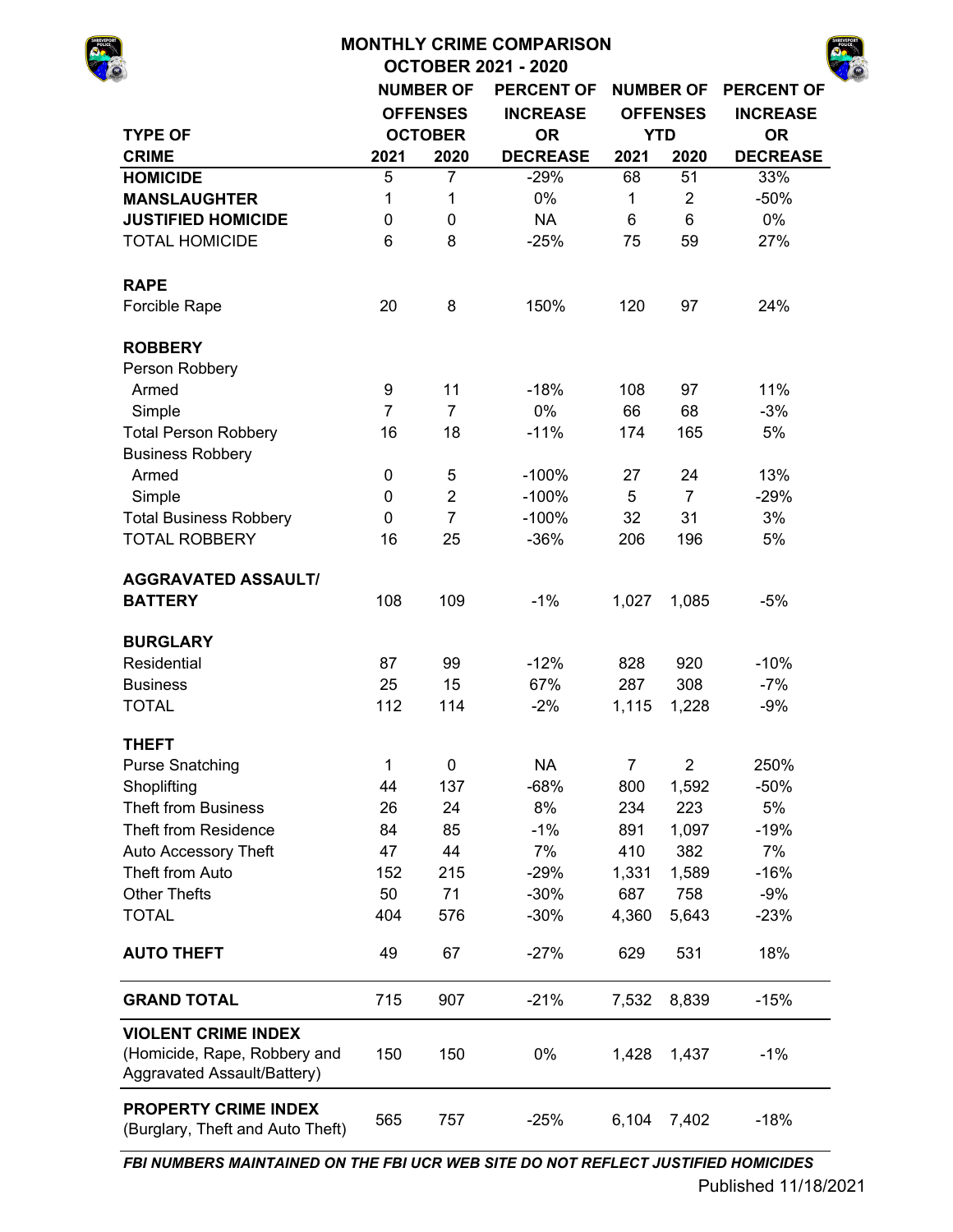# **REPORTED OFFENSESOCTOBER 2021**

**1. Martin Luther King Jr. Drive area, North Highland, West** 

**Cooper Road, Lakeview, Hearne Extension, Agurs area north of Hearne**

- **2. Freestate, Cherokee Park, Dixie Highway, Agurs area south of Hearne, Downtown area west of Market**
- **3. Allendale, Ledbetter Heights**
- **4. Highland, Stoner Hill**

**5. Anderson Island, Dixie Garden, Shreve Island, Broadmoor, Waterside, South Highland, Cedar Grove area north of 70th**

**6. Cedar Grove area south of 70th and east of I-49, South Broadmoor, Town South/Spring Lake, East Ridge,** 

**Huckleberry Ridge, Suburban Acres, Wallace Lake, Robson Plantation** 

- **7. Allendale, Lakeside, Queensborough, St Vincent/Ingleside area west of Hearne, Werner Park, Caddo Heights**
- **8. South Lakeshore, Country Club, Mooretown**
- **9. Shorewood Hills, Yarborough, Western Hills, Huntington Park,Reisor, Fox Crossing**
- **10. St Vincent/Ingleside area east of Hearne, Caddo Heights**
- **11. Sunset Acres, Hollywood, Cedar Grove area west of I-49**
- **12. Garden Valley, Cargill Park, Pinecroft, Hyde Park, Brookwood,**
- **Southwood, Suburban Acres, Summergrove, Southern Hills, East Ridge**
- **13. Riverfront, Entertainment District, Downtown area east of Market**

| <b>SELECTED OFFENSES</b>  | #1             | #2             | #3             | #4             | #5             | #6             | #7              | #8       | #9             | #10            | #11 | #12            | #13            | <b>Total</b> |
|---------------------------|----------------|----------------|----------------|----------------|----------------|----------------|-----------------|----------|----------------|----------------|-----|----------------|----------------|--------------|
| <b>HOMICIDE</b>           | 0              | 0              | 0              |                | 1              |                | 1               | $\Omega$ | $\Omega$       |                | 0   | $\Omega$       | 0              | 5            |
| <b>MANSLAUGHTER</b>       | 0              | $\mathbf{0}$   | 0              | 0              | 0              | 0              | 0               | $\Omega$ | 1              | 0              | 0   | $\Omega$       | 0              | 1            |
| <b>JUSTIFIED HOMICIDE</b> | 0              | $\Omega$       | 0              | $\Omega$       | 0              | 0              | 0               | $\Omega$ | $\Omega$       | 0              | 0   | $\Omega$       | 0              | 0            |
| <b>RAPE</b>               |                | $\mathbf{0}$   | $\overline{2}$ | $\overline{2}$ | $\overline{2}$ | $\overline{2}$ | $\overline{2}$  |          | 3              | 2              | 0   | 3              | 0              | 20           |
| <b>PERSON ROBBERY</b>     | $\overline{2}$ | 1              | 0              |                | 0              | 0              | $\overline{2}$  | 4        | $\Omega$       | 3              | 0   | $\overline{2}$ | 1              | 16           |
| <b>BUSINESS ROBBERY</b>   | 0              | $\Omega$       | 0              | 0              | 0              | 0              | 0               | $\Omega$ | 0              | 0              | 0   | 0              | 0              | 0            |
| <b>AGGRAVATED BATTERY</b> |                | 3              | 2              | 8              | 7              | 3              | 5               | 7        | 3              | 4              | 6   | 1              | $\overline{2}$ | 52           |
| <b>AGGRAVATED ASSAULT</b> | 4              | 1              | $\overline{2}$ | 2              | 5              | 5              | 7               | 4        | 7              | 6              | 6   | 5              | $\overline{2}$ | 56           |
| <b>RESIDENCE BURGLARY</b> | 3              | 3              | 5              | 11             | 18             | 3              | 9               | 5        | $\overline{7}$ | 6              | 4   | 13             | 0              | 87           |
| <b>BUSINESS BURGLARY</b>  |                | 1              | 0              | $\Omega$       | 4              | 3              | 0               | 3        | 4              | 0              | 5   | 4              | 0              | 25           |
| <b>PURSE SNATCHING</b>    | 0              | 0              | $\Omega$       |                | 0              | 0              | 0               | $\Omega$ | $\Omega$       | 0              | 0   | $\Omega$       | 0              | 1            |
| <b>SHOPLIFTING</b>        |                | 0              | 0              | 3              | 11             | 11             | 1               | 1        | 3              | 3              | 2   | 8              | 0              | 44           |
| THEFT FROM BUSINESS       | 1              | 3              | 0              | 3              | 2              | 4              | 1               | 5        | 3              | 1              | 0   | 3              | 0              | 26           |
| THEFT FROM RESIDENCE      | $\overline{2}$ |                |                | 8              | 15             | 10             | 10 <sup>1</sup> | 6        | 9              | 4              | 8   | 10             | 0              | 84           |
| <b>AUTO ACC. THEFT</b>    | 2              | 3              | 0              |                | 6              | 8              | 8               | 1        | 3              | 0              | 5   | 9              | 1              | 47           |
| THEFT FROM AUTO           | 11             | 5              | 0              | 4              | 29             | 25             | 16              | 9        | 10             |                | 6   | 28             | 8              | 152          |
| <b>THEFT GENERAL</b>      | 4              | 0              | 2              | 3              | 12             | 4              | 3               |          | 4              | 0              | 3   | 13             | 1              | 50           |
| <b>AUTO THEFT</b>         | 5              | $\overline{2}$ | 0              | 5              | 8              |                | 1               | 3        | $\overline{2}$ | $\overline{2}$ | 6   | $\overline{7}$ | 1              | 49           |
| <b>TOTALS</b>             | 38             | 23             | 14             | 53             | 120            | 86             | 66              | 50       | 59             | 33             | 51  | 106            | 16             | 715          |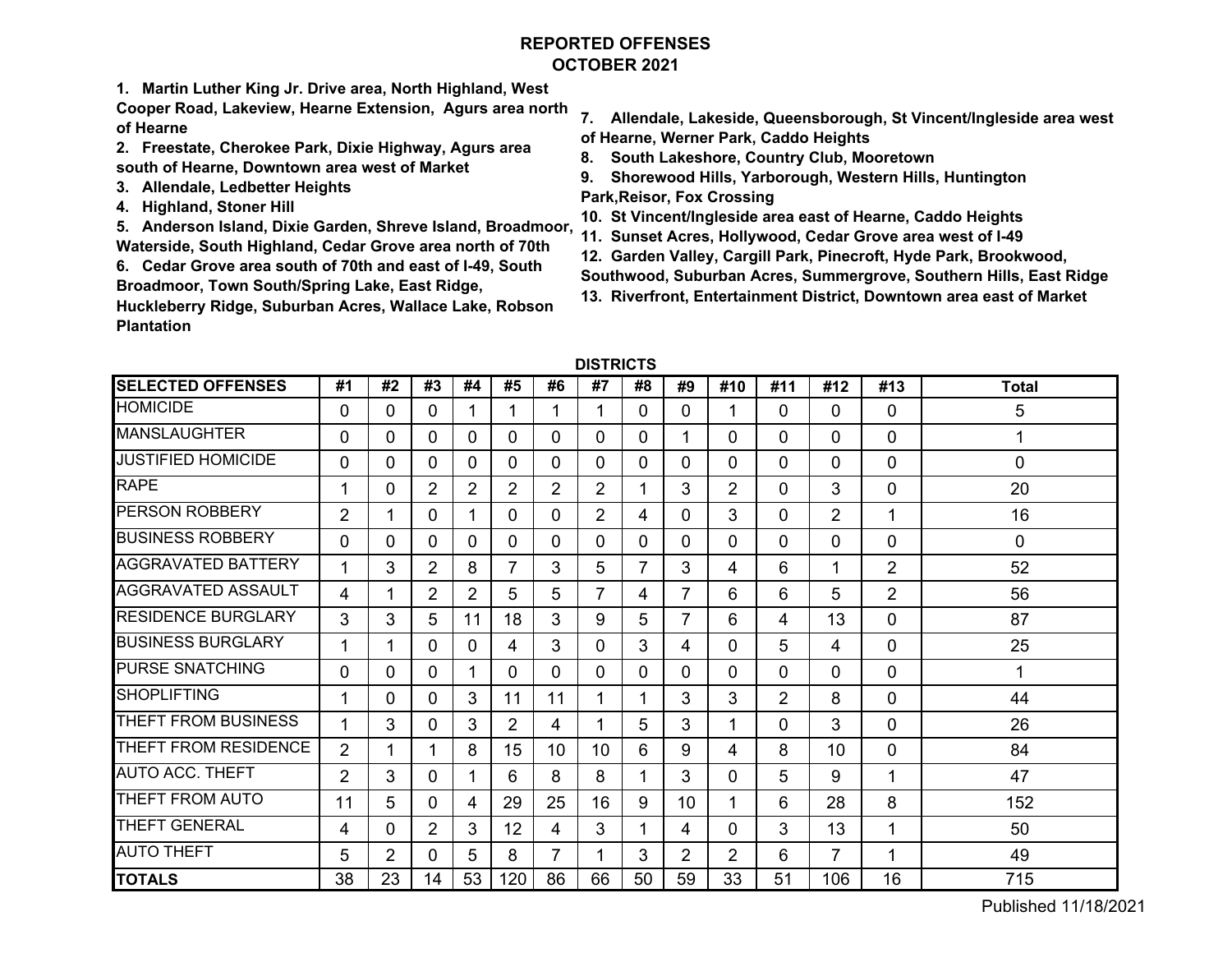# **REPORTED OFFENSESJANUARY - OCTOBER 2021**

**1. Martin Luther King Jr. Drive area, North Highland, West Cooper Road, Lakeview, Hearne Extension, Agurs area north of Hearne**

- **2. Freestate, Cherokee Park, Dixie Highway, Agurs area south of Hearne, Downtown area west of Market**
- **3. Allendale, Ledbetter Heights**
- **4. Highland, Stoner Hill**
- **5. Anderson Island, Dixie Garden, Shreve Island, Broadmoor, Waterside, South Highland, Cedar Grove area north of 70th**

**6. Cedar Grove area south of 70th and east of I-49, South** 

**Broadmoor, Town South/Spring Lake, East Ridge, Huckleberry Ridge, Suburban Acres, Wallace Lake, Robson Plantation** 

**7. Allendale, Lakeside, Queensborough, St** 

**Vincent/Ingleside area west of Hearne, Werner Park, Caddo Heights**

**8. South Lakeshore, Country Club, Mooretown**

**9. Shorewood Hills, Yarborough, Western Hills, Huntington Park, Reisor, Fox Crossing**

**10. St Vincent/Ingleside area east of Hearne, Caddo Heights**

**11. Sunset Acres, Hollywood, Cedar Grove area west of I-49**

**12. Garden Valley, Cargill Park, Pinecroft, Hyde Park, Brookwood, Southwood, Suburban Acres,** 

**Summergrove, Southern Hills, East Ridge**

**13. Riverfront, Entertainment District, Downtown area east of Market**

| <b>SELECTED OFFENSES</b>  | #1  | #2  | #3       | #4       | #5             | #6  | #7  | #8  | #9       | #10 | #11      | #12            | #13            | <b>Total</b> |
|---------------------------|-----|-----|----------|----------|----------------|-----|-----|-----|----------|-----|----------|----------------|----------------|--------------|
| <b>HOMICIDE</b>           | 8   |     | 2        | 4        | 3              | 2   | 10  | 13  | 6        | 7   | 10       | $\overline{2}$ | 0              | 68           |
| <b>MANSLAUGHTER</b>       | 0   | 0   | 0        | 0        | $\Omega$       | 0   | 0   | 0   | 1        | 0   | 0        | 0              | 0              | 1            |
| JUSTIFIED HOMICIDE        | 0   |     | 0        | $\Omega$ | $\overline{2}$ | 0   |     | 0   | 0        | 2   | 0        | 0              | 0              | 6            |
| <b>RAPE</b>               |     | 4   | 14       | 9        | 17             | 11  | 9   | 9   | 12       | 7   | 8        | 13             | 0              | 120          |
| PERSON ROBBERY            | 11  | 6   | 14       | 9        | 10             | 13  | 19  | 21  | 14       | 17  | 23       | 13             | 4              | 174          |
| BUSINESS ROBBERY          | 2   |     | 0        | 2        | 7              | 2   | 0   | 5   | 6        | 3   | 3        | 1              | 0              | 32           |
| AGGRAVATED BATTERY        | 27  | 21  | 14       | 51       | 36             | 31  | 50  | 52  | 23       | 43  | 56       | 38             | 8              | 450          |
| AGGRAVATED ASSAULT        | 33  | 21  | 12       | 46       | 57             | 40  | 59  | 59  | 51       | 45  | 84       | 60             | 10             | 577          |
| <b>RESIDENCE BURGLARY</b> | 52  | 28  | 34       | 92       | 167            | 48  | 75  | 65  | 73       | 44  | 64       | 86             | 0              | 828          |
| <b>BUSINESS BURGLARY</b>  | 7   | 8   | 15       | 22       | 36             | 30  | 7   | 21  | 36       | 20  | 34       | 49             | $\overline{2}$ | 287          |
| <b>PURSE SNATCHING</b>    | 1   | 0   | $\Omega$ | 3        | $\Omega$       | 0   | 0   |     | $\Omega$ | 0   | $\Omega$ | 0              | 2              | 7            |
| <b>SHOPLIFTING</b>        | 31  | 12  | 7        | 43       | 119            | 172 | 22  | 18  | 120      | 18  | 40       | 196            | 2              | 800          |
| THEFT FROM BUSINESS       | 15  | 19  | 3        | 17       | 35             | 31  | 7   | 18  | 29       | 10  | 16       | 29             | 5              | 234          |
| THEFT FROM RESIDENCE      | 46  | 28  | 30       | 87       | 120            | 62  | 93  | 76  | 88       | 54  | 92       | 111            | 4              | 891          |
| <b>AUTO ACC. THEFT</b>    | 20  | 28  | 12       | 10       | 47             | 56  | 31  | 31  | 48       | 21  | 31       | 69             | 6              | 410          |
| THEFT FROM AUTO           | 51  | 43  | 26       | 68       | 236            | 183 | 83  | 90  | 200      | 38  | 55       | 193            | 65             | 1,331        |
| <b>THEFT GENERAL</b>      | 36  | 30  | 30       | 52       | 109            | 66  | 40  | 35  | 83       | 23  | 56       | 92             | 35             | 687          |
| <b>AUTO THEFT</b>         | 32  | 27  | 25       | 64       | 77             | 59  | 33  | 56  | 60       | 41  | 47       | 94             | 14             | 629          |
| <b>TOTALS</b>             | 379 | 278 | 238      | 579      | 1,078          | 806 | 539 | 570 | 850      | 393 | 619      | 1,046          | 157            | 7,532        |

**DISTRICTS**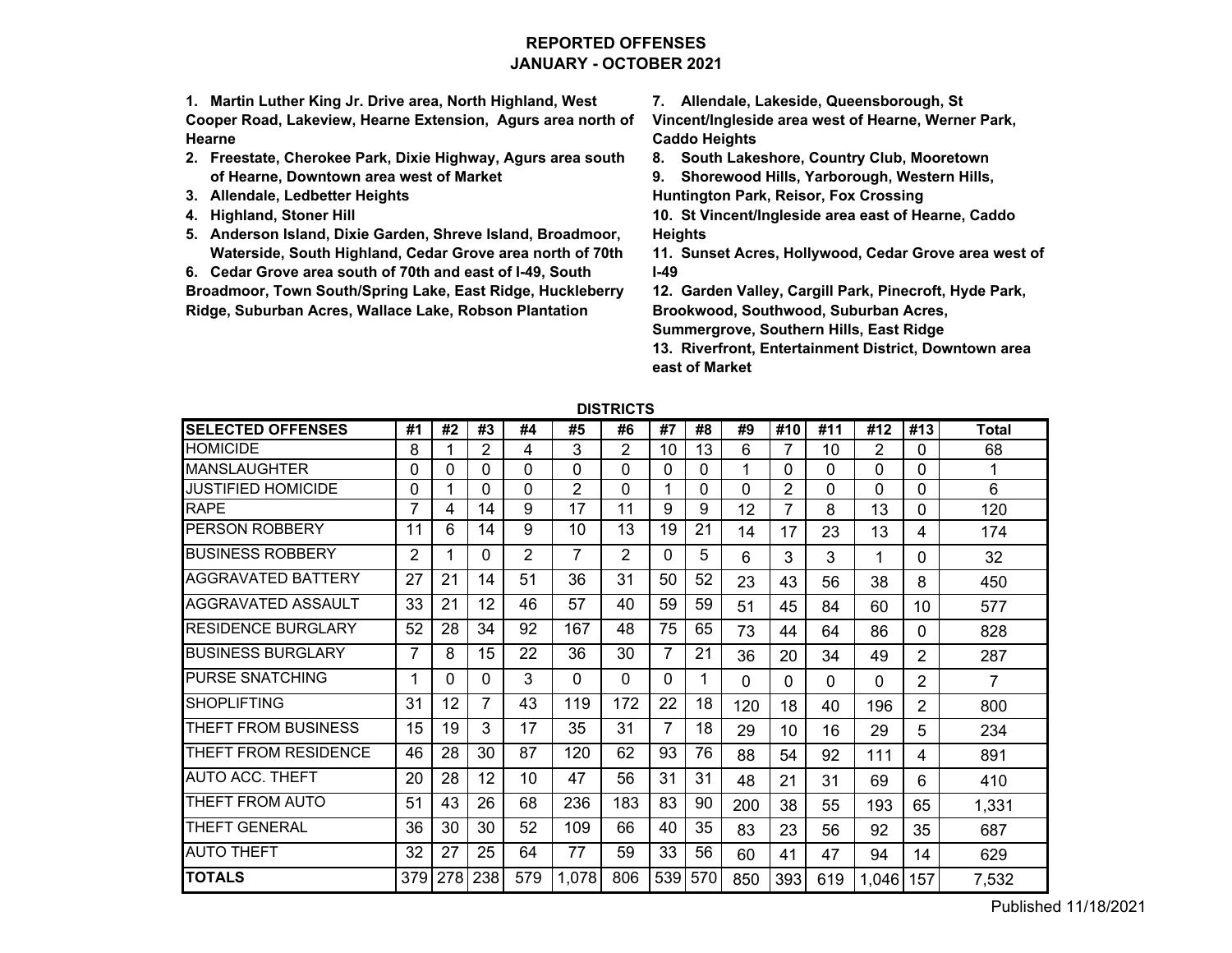#### **OCTOBER 2021**

|                            |                | <b>District 1</b> | $\%$       |                | <b>District 2</b> | %          | <b>District 3</b> |          | $\%$       |                | District 13 | $\%$       |                | <b>TOTAL</b> | %          |
|----------------------------|----------------|-------------------|------------|----------------|-------------------|------------|-------------------|----------|------------|----------------|-------------|------------|----------------|--------------|------------|
| <b>CRIME</b>               | 2021           | 2020              | <b>CHG</b> | 2021           | 2020              | <b>CHG</b> | 2021              | 2020     | <b>CHG</b> |                | 2021 2020   | <b>CHG</b> | 2021           | 2020         | <b>CHG</b> |
| Homicide                   | 0              | 0                 | <b>NA</b>  | 0              | 0                 | <b>NA</b>  | 0                 | 3        | $-100%$    | 0              | $\Omega$    | <b>NA</b>  | 0              | 3            | $-100%$    |
| Manslaughter               | 0              | 0                 | <b>NA</b>  | $\Omega$       | 0                 | <b>NA</b>  | $\Omega$          | 0        | <b>NA</b>  | 0              | $\Omega$    | <b>NA</b>  | 0              | 0            | <b>NA</b>  |
| <b>Justified Homicide</b>  | 0              | 0                 | <b>NA</b>  | $\Omega$       | 0                 | <b>NA</b>  | 0                 | 0        | <b>NA</b>  | 0              | $\Omega$    | <b>NA</b>  | $\Omega$       | 0            | <b>NA</b>  |
| Rape                       | 1              | 0                 | <b>NA</b>  | $\Omega$       |                   | $-100%$    | $\overline{2}$    | $\Omega$ | <b>NA</b>  | 0              | 0           | <b>NA</b>  | 3              |              | 200%       |
| Person Robbery             | $\overline{2}$ | 0                 | <b>NA</b>  | и              | 0                 | <b>NA</b>  | 0                 | 3        | $-100%$    |                |             | 0%         | 4              | 4            | $0\%$      |
| <b>Business Robbery</b>    | 0              | 0                 | <b>NA</b>  | 0              | 0                 | <b>NA</b>  | 0                 | 0        | <b>NA</b>  | 0              | 0           | <b>NA</b>  | $\Omega$       | $\Omega$     | <b>NA</b>  |
| <b>Aggravated Battery</b>  |                | 2                 | $-50%$     | 3              | 0                 | <b>NA</b>  | $\overline{2}$    |          | 100%       | $\overline{2}$ | 0           | <b>NA</b>  | 8              | 3            | 167%       |
| Aggravated Assault         | 4              | 8                 | $-50%$     |                | 2                 | $-50%$     | 2                 | 3        | $-33%$     | $\overline{2}$ | 0           | <b>NA</b>  | 9              | 13           | $-31%$     |
| <b>Residence Burglary</b>  | 3              | 13                | $-77%$     | 3              |                   | 200%       | 5                 | 4        | 25%        | 0              | $\Omega$    | <b>NA</b>  | 11             | 18           | $-39%$     |
| <b>Business Burglary</b>   |                |                   | 0%         |                | 0                 | <b>NA</b>  | 0                 | 0        | <b>NA</b>  | 0              | 0           | <b>NA</b>  | $\overline{2}$ |              | 100%       |
| <b>Purse Snatching</b>     | 0              | 0                 | <b>NA</b>  | $\Omega$       | 0                 | <b>NA</b>  | 0                 | 0        | <b>NA</b>  | 0              | 0           | <b>NA</b>  | $\Omega$       | 0            | <b>NA</b>  |
| Shoplifting                |                | 4                 | $-75%$     | $\mathbf{0}$   | 5                 | $-100%$    | 0                 |          | $-100%$    | $\mathbf{0}$   | 0           | <b>NA</b>  |                | 10           | $-90%$     |
| <b>Theft from Business</b> |                | $\overline{2}$    | $-50%$     | 3              |                   | 200%       | 0                 |          | $-100%$    | $\mathbf{0}$   | $\Omega$    | <b>NA</b>  | 4              | 4            | $0\%$      |
| Theft from Residence       | $\overline{2}$ | 6                 | $-67%$     |                | 0                 | <b>NA</b>  |                   | 0        | <b>NA</b>  | $\mathbf{0}$   |             | $-100%$    | 4              |              | $-43%$     |
| Auto Accessory Theft       | $\overline{2}$ | 0                 | <b>NA</b>  | 3              |                   | 200%       | 0                 | 2        | $-100%$    |                | 3           | $-67%$     | 6              | 6            | $0\%$      |
| Theft from Auto            | 11             | 20                | $-45%$     | 5              | 14                | $-64%$     | 0                 | 9        | $-100%$    | 8              | 8           | $0\%$      | 24             | 51           | $-53%$     |
| <b>Theft General</b>       | 4              |                   | 300%       | $\Omega$       | 3                 | $-100%$    | 2                 | 5        | $-60%$     |                |             | $0\%$      |                | 10           | $-30%$     |
| <b>Auto Theft</b>          | 5              | 4                 | 25%        | $\overline{2}$ | $\overline{2}$    | 0%         | 0                 |          | $-100%$    |                |             | $0\%$      | 8              | 8            | $0\%$      |
| <b>TOTALS</b>              | 38             | 61                | $-38%$     | 23             | 30                | $-23%$     | 14                | 33       | $-58%$     | 16             | 15          | 7%         | 91             | 139          | -35%       |

*NA = Not Applicable because previous month was zero*

### **JANUARY - OCTOBER 2021**

|                            |                | <b>District 1</b> | %          |          | <b>District 2</b> | %          | <b>District 3</b> |           | $\%$       |                         | <b>District 13</b> | $\%$       |       | <b>TOTAL</b> | %          |
|----------------------------|----------------|-------------------|------------|----------|-------------------|------------|-------------------|-----------|------------|-------------------------|--------------------|------------|-------|--------------|------------|
| <b>CRIME</b>               | 2021           | 2020              | <b>CHG</b> | 2021     | 2020              | <b>CHG</b> |                   | 2021 2020 | <b>CHG</b> |                         | 2021 2020          | <b>CHG</b> | 2021  | 2020         | <b>CHG</b> |
| Homicide                   | 8              | 2                 | 300%       |          | 2                 | $-50%$     | 2                 | 4         | -50%       |                         | 0                  | <b>NA</b>  | 11    | 8            | 38%        |
| Manslaughter               | 0              | 0                 | <b>NA</b>  | $\Omega$ | 0                 | <b>NA</b>  | 0                 | 0         | <b>NA</b>  | $\Omega$                | 0                  | <b>NA</b>  | 0     | 0            | <b>NA</b>  |
| <b>Justified Homicide</b>  | 0              | 0                 | <b>NA</b>  |          | 0                 | <b>NA</b>  | 0                 | 0         | <b>NA</b>  | 0                       | 0                  | <b>NA</b>  |       | 0            | <b>NA</b>  |
| Rape                       | 7              | 5                 | 40%        |          | 2                 | 100%       | 14                | 5         | 180%       | $\Omega$                | 3                  | $-100%$    | 25    | 15           | 67%        |
| Person Robbery             | 11             | 11                | $0\%$      | 6        | 4                 | 50%        | 14                | 10        | 40%        | 4                       | 5                  | $-20%$     | 35    | 30           | 17%        |
| <b>Business Robbery</b>    | $\overline{2}$ | 0                 | <b>NA</b>  |          | 0                 | <b>NA</b>  | 0                 |           | $-100%$    | 0                       | 0                  | <b>NA</b>  | 3     |              | 200%       |
| <b>Aggravated Battery</b>  | 27             | 27                | 0%         | 21       | 11                | 91%        | 14                | 28        | $-50%$     | 8                       | 8                  | 0%         | 70    | 74           | $-5%$      |
| <b>Aggravated Assault</b>  | 33             | 47                | $-30%$     | 21       | 18                | 17%        | 12                | 24        | $-50%$     | 10                      | 2                  | 400%       | 76    | 91           | $-16%$     |
| <b>Residence Burglary</b>  | 52             | 67                | $-22%$     | 28       | 19                | 47%        | 34                | 28        | 21%        | 0                       | 3                  | $-100%$    | 114   | 117          | $-3%$      |
| <b>Business Burglary</b>   | 7              | 12                | $-42%$     | 8        | 15                | $-47%$     | 15                | 21        | $-29%$     | 2                       | 4                  | $-50%$     | 32    | 52           | $-38%$     |
| <b>Purse Snatching</b>     |                | 0                 | <b>NA</b>  | $\Omega$ | $\Omega$          | NA         | 0                 | 0         | <b>NA</b>  | $\overline{2}$          | $\Omega$           | <b>NA</b>  | 3     | 0            | <b>NA</b>  |
| Shoplifting                | 31             | 41                | $-24%$     | 12       | 14                | $-14%$     |                   | 13        | $-46%$     | $\overline{\mathbf{2}}$ | 0                  | <b>NA</b>  | 52    | 68           | $-24%$     |
| <b>Theft from Business</b> | 15             | 15                | $0\%$      | 19       | 29                | $-34%$     | 3                 | 4         | $-25%$     | 5                       | 7                  | $-29%$     | 42    | 55           | $-24%$     |
| Theft from Residence       | 46             | 75                | $-39%$     | 28       | 30                | $-7%$      | 30                | 39        | $-23%$     | 4                       | $\overline{7}$     | $-43%$     | 108   | 151          | $-28%$     |
| Auto Accessory Theft       | 20             | 16                | 25%        | 28       | 10                | 180%       | 12                | 9         | 33%        | 6                       | 8                  | $-25%$     | 66    | 43           | 53%        |
| Theft from Auto            | 51             | 120               | $-58%$     | 43       | 82                | $-48%$     | 26                | 44        | $-41%$     | 65                      | 39                 | 67%        | 185   | 285          | $-35%$     |
| <b>Theft General</b>       | 36             | 29                | 24%        | 30       | 34                | $-12%$     | 30                | 26        | 15%        | 35                      | 28                 | 25%        | 131   | 117          | 12%        |
| <b>Auto Theft</b>          | 32             | 18                | 78%        | 27       | 19                | 42%        | 25                |           | 127%       | 14                      | 5                  | 180%       | 98    | 53           | 85%        |
| <b>TOTALS</b>              | 379            | 485               | $-22%$     | 278      | 289               | $-4%$      | 238               | 267       | $-11%$     | 157                     | 119                | 32%        | 1,052 | 1,160        | $-9%$      |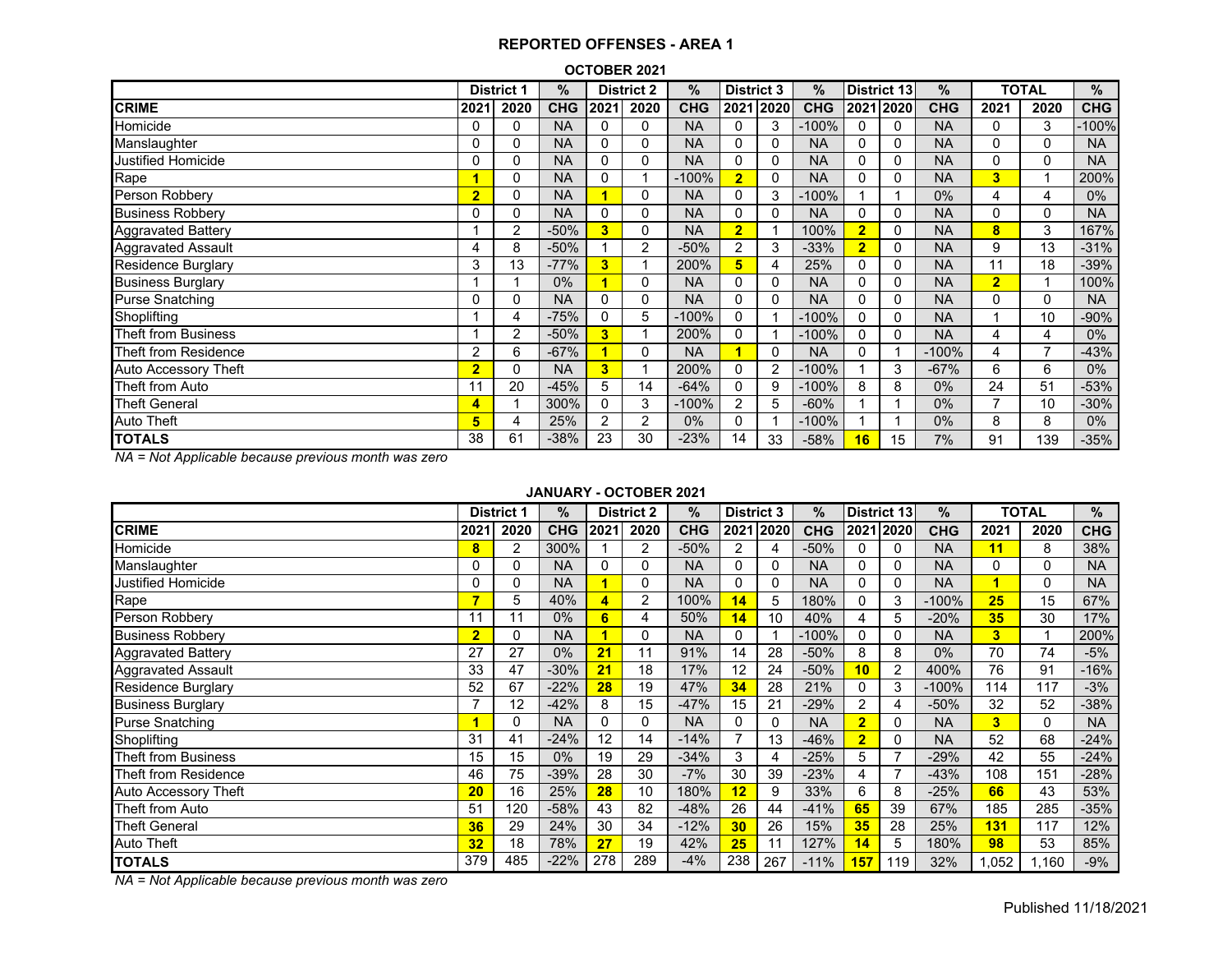#### **OCTOBER 2021**

|                             |                | <b>District 4</b> | $\%$       |                | <b>District 5</b> | $\frac{9}{6}$ | <b>District 6</b> |                | %          |                | TOTAL          | %          |
|-----------------------------|----------------|-------------------|------------|----------------|-------------------|---------------|-------------------|----------------|------------|----------------|----------------|------------|
| <b>CRIME</b>                | 2021           | 2020              | <b>CHG</b> | 2021           | 2020              | <b>CHG</b>    | 2021              | 2020           | <b>CHG</b> | 2021           | 2020           | <b>CHG</b> |
| Homicide                    |                | $\Omega$          | <b>NA</b>  |                | 0                 | <b>NA</b>     |                   |                | $0\%$      | 3              |                | 200%       |
| Manslaughter                | 0              | 0                 | <b>NA</b>  | 0              | 0                 | <b>NA</b>     | 0                 | 0              | <b>NA</b>  | 0              | 0              | <b>NA</b>  |
| <b>Justified Homicide</b>   | 0              | $\Omega$          | <b>NA</b>  | 0              | $\Omega$          | <b>NA</b>     | 0                 | $\mathbf{0}$   | <b>NA</b>  | 0              | $\mathbf{0}$   | <b>NA</b>  |
| Rape                        | $\overline{2}$ |                   | 100%       | $\overline{2}$ | 0                 | <b>NA</b>     | $\overline{2}$    |                | 100%       | 6              | $\overline{2}$ | 200%       |
| Person Robbery              |                |                   | $0\%$      | 0              | 1                 | $-100%$       | 0                 | $\overline{2}$ | $-100\%$   |                | 4              | -75%       |
| <b>Business Robbery</b>     | 0              | 0                 | <b>NA</b>  | 0              | 3                 | $-100%$       | 0                 | 3              | -100%      | 0              | 6              | -100%      |
| Aggravated Battery          | 8              | 3                 | 167%       | 7              | 5                 | 40%           | 3                 | 2              | 50%        | 18             | 10             | 80%        |
| Aggravated Assault          | 2              | 5                 | $-60%$     | 5              | 2                 | 150%          | 5                 | 4              | 25%        | 12             | 11             | 9%         |
| <b>Residence Burglary</b>   | 11             | 6                 | 83%        | 18             | 27                | $-33%$        | 3                 | 2              | 50%        | 32             | 35             | $-9%$      |
| <b>Business Burglary</b>    | 0              | 0                 | <b>NA</b>  | 4              | 1                 | 300%          | 3 <sup>1</sup>    |                | 200%       | 7              | $\overline{2}$ | 250%       |
| <b>Purse Snatching</b>      | 1              | 0                 | <b>NA</b>  | 0              | 0                 | <b>NA</b>     | 0                 | 0              | <b>NA</b>  | 4              | $\Omega$       | <b>NA</b>  |
| Shoplifting                 | 3              | 8                 | $-63%$     | 11             | 25                | $-56%$        | 11                | 26             | $-58%$     | 25             | 59             | -58%       |
| Theft from Business         | 3              |                   | 200%       | 2              | 3                 | $-33%$        | 4                 | 4              | $0\%$      | $\overline{9}$ | 8              | 13%        |
| Theft from Residence        | 8              | 8                 | $0\%$      | 15             | 12                | 25%           | 10                | 15             | $-33%$     | 33             | 35             | $-6%$      |
| <b>Auto Accessory Theft</b> |                |                   | $0\%$      | 6              | 8                 | $-25%$        | 8                 | 5              | 60%        | 15             | 14             | 7%         |
| Theft from Auto             | 4              | 6                 | $-33%$     | 29             | 35                | $-17%$        | 25                | 33             | $-24%$     | 58             | 74             | $-22%$     |
| <b>Theft General</b>        | 3              | 10                | $-70%$     | 12             | 14                | $-14%$        | 4                 | 7              | $-43%$     | 19             | 31             | $-39%$     |
| Auto Theft                  | 5              |                   | $-29%$     | 8              | 14                | $-43%$        | $\overline{7}$    | 5              | 40%        | 20             | 26             | $-23%$     |
| <b>TOTALS</b>               | 53             | 57                | $-7%$      | 120            | 150               | $-20%$        | 86                | 111            | $-23%$     | 259            | 318            | $-19%$     |

*NA = Not Applicable because previous month was zero*

#### **JANUARY - OCTOBER 2021**

|                            | <b>District 4</b> |              | %          |                | <b>District 5</b> | $\frac{0}{0}$ | <b>District 6</b> |              | $\%$       |                | <b>TOTAL</b> | %          |
|----------------------------|-------------------|--------------|------------|----------------|-------------------|---------------|-------------------|--------------|------------|----------------|--------------|------------|
| <b>CRIME</b>               | 2021              | 2020         | <b>CHG</b> | 2021           | 2020              | <b>CHG</b>    | 2021              | 2020         | <b>CHG</b> | 2021           | 2020         | <b>CHG</b> |
| Homicide                   | 4                 | 2            | 100%       | 3              | 7                 | $-57%$        | 2                 | 2            | $0\%$      | 9              | 11           | $-18%$     |
| Manslaughter               | 0                 | 0            | <b>NA</b>  | $\Omega$       | $\Omega$          | <b>NA</b>     | 0                 | 0            | <b>NA</b>  | 0              | 0            | <b>NA</b>  |
| <b>Justified Homicide</b>  | 0                 |              | $-100%$    | $\overline{2}$ | 2                 | 0%            | 0                 |              | $-100%$    | $\overline{2}$ | 4            | $-50%$     |
| Rape                       | 9                 | 13           | $-31%$     | 17             | 11                | 55%           | 11                | 8            | 38%        | 37             | 32           | 16%        |
| Person Robbery             | 9                 | 12           | $-25%$     | 10             | 15                | $-33%$        | 13                | 12           | 8%         | 32             | 39           | $-18%$     |
| <b>Business Robbery</b>    | $\overline{2}$    |              | 100%       | 7              |                   | $0\%$         | 2                 | 4            | $-50%$     | 11             | 12           | $-8%$      |
| <b>Aggravated Battery</b>  | 51                | 36           | 42%        | 36             | 32                | 13%           | 31                | 19           | 63%        | <b>118</b>     | 87           | 36%        |
| <b>Aggravated Assault</b>  | 46                | 48           | $-4%$      | 57             | 36                | 58%           | 40                | 31           | 29%        | 143            | 115          | 24%        |
| <b>Residence Burglary</b>  | 92                | 104          | $-12%$     | 167            | 186               | $-10%$        | 48                | 45           | 7%         | 307            | 335          | $-8%$      |
| <b>Business Burglary</b>   | 22                | 17           | 29%        | 36             | 26                | 38%           | 30                | 28           | 7%         | 88             | 71           | 24%        |
| <b>Purse Snatching</b>     | 3                 | $\mathbf{0}$ | <b>NA</b>  | 0              | 0                 | <b>NA</b>     | 0                 | $\mathbf{0}$ | <b>NA</b>  | 3              | 0            | <b>NA</b>  |
| Shoplifting                | 43                | 122          | $-65%$     | 119            | 263               | $-55%$        | 172               | 266          | $-35%$     | 334            | 651          | $-49%$     |
| <b>Theft from Business</b> | 17                | 19           | $-11%$     | 35             | 25                | 40%           | 31                | 27           | 15%        | 83             | 71           | 17%        |
| Theft from Residence       | 87                | 94           | $-7%$      | 120            | 165               | $-27%$        | 62                | 105          | $-41%$     | 269            | 364          | $-26%$     |
| Auto Accessory Theft       | 10                | 33           | $-70%$     | 47             | 36                | 31%           | 56                | 27           | 107%       | 113            | 96           | 18%        |
| Theft from Auto            | 68                | 113          | $-40%$     | 236            | 276               | $-14%$        | 183               | 180          | 2%         | 487            | 569          | $-14%$     |
| <b>Theft General</b>       | 52                | 73           | $-29%$     | 109            | 85                | 28%           | 66                | 79           | $-16%$     | 227            | 237          | $-4%$      |
| <b>Auto Theft</b>          | 64                | 45           | 42%        | 77             | 84                | $-8%$         | 59                | 45           | 31%        | 200            | 174          | 15%        |
| <b>TOTALS</b>              | 579               | 733          | $-21%$     | 1,078          | 1,256             | $-14%$        | 806               | 879          | $-8%$      | 2,463          | 2,868        | $-14%$     |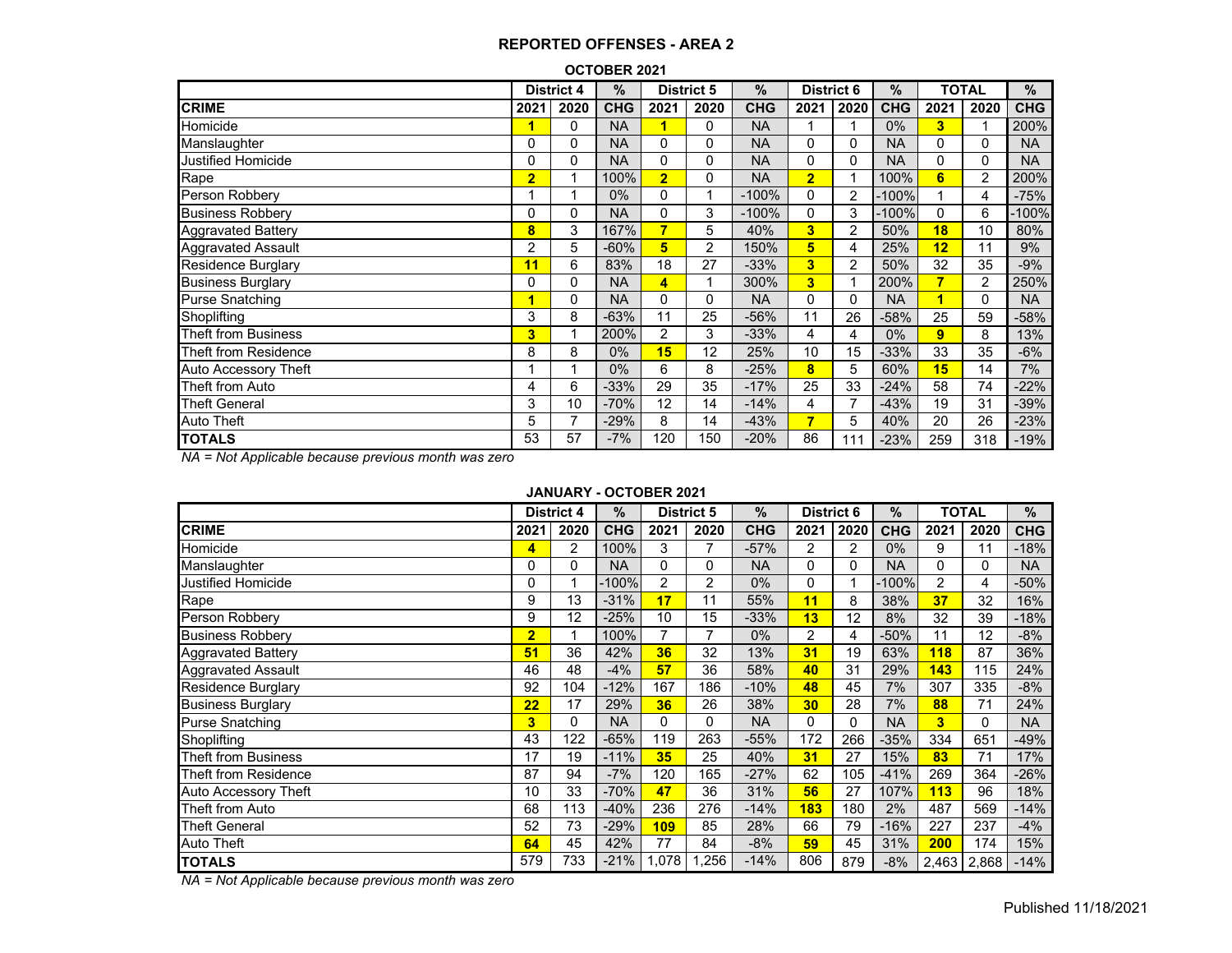| <b>OCTOBER 2021</b>         |                   |      |            |                |                   |            |                |                   |               |      |                |            |  |  |
|-----------------------------|-------------------|------|------------|----------------|-------------------|------------|----------------|-------------------|---------------|------|----------------|------------|--|--|
|                             | <b>District 7</b> |      | $\%$       |                | <b>District 8</b> | $\%$       |                | <b>District 9</b> | $\frac{0}{0}$ |      | <b>TOTAL</b>   | $\%$       |  |  |
| <b>CRIME</b>                | 2021              | 2020 | <b>CHG</b> |                | 2021 2020         | <b>CHG</b> | 2021           | 2020              | <b>CHG</b>    | 2021 | 2020           | <b>CHG</b> |  |  |
| Homicide                    |                   | 0    | <b>NA</b>  | 0              | 0                 | <b>NA</b>  | 0              |                   | $-100%$       |      |                | $0\%$      |  |  |
| Manslaughter                | 0                 | 0    | <b>NA</b>  | 0              |                   | $-100%$    |                | 0                 | <b>NA</b>     | 1    |                | $0\%$      |  |  |
| <b>Justified Homicide</b>   |                   | 0    | <b>NA</b>  | 0              | 0                 | <b>NA</b>  | 0              | 0                 | <b>NA</b>     | 0    | 0              | <b>NA</b>  |  |  |
| Rape                        | $\overline{2}$    | 0    | <b>NA</b>  |                |                   | $0\%$      | 3              | 1                 | 200%          | 6    | $\overline{2}$ | 200%       |  |  |
| Person Robbery              | 2                 | 2    | $0\%$      | 4              | 2                 | 100%       | 0              | 2                 | $-100%$       | 6    | 6              | $0\%$      |  |  |
| <b>Business Robbery</b>     |                   | 0    | <b>NA</b>  | 0              | 0                 | <b>NA</b>  | 0              |                   | $-100%$       | 0    |                | $-100%$    |  |  |
| <b>Aggravated Battery</b>   | 5                 |      | 400%       | $\overline{7}$ | 7                 | $0\%$      | 3              | 6                 | $-50%$        | 15   | 14             | 7%         |  |  |
| <b>Aggravated Assault</b>   | 7                 | 6    | 17%        | 4              | 9                 | $-56%$     |                | 4                 | 75%           | 18   | 19             | $-5%$      |  |  |
| <b>Residence Burglary</b>   | 9                 | 11   | $-18%$     | 5              | 9                 | $-44%$     | 7              | 4                 | 75%           | 21   | 24             | $-13%$     |  |  |
| <b>Business Burglary</b>    | $\Omega$          |      | $-100%$    | 3              | 3                 | $0\%$      | 4              | 0                 | <b>NA</b>     | 7    | 4              | 75%        |  |  |
| <b>Purse Snatching</b>      | 0                 | 0    | <b>NA</b>  | 0              | 0                 | <b>NA</b>  | 0              | $\Omega$          | <b>NA</b>     | 0    | 0              | <b>NA</b>  |  |  |
| Shoplifting                 |                   | 2    | $-50%$     |                | 5                 | $-80%$     | 3              | 29                | $-90\%$       | 5    | 36             | $-86%$     |  |  |
| Theft from Business         |                   |      | 0%         | 5              | 2                 | 150%       | 3              | 3                 | $0\%$         | 9    | 6              | 50%        |  |  |
| Theft from Residence        | 10                | 7    | 43%        | 6              | 6                 | $0\%$      | 9              | 6                 | 50%           | 25   | 19             | 32%        |  |  |
| <b>Auto Accessory Theft</b> | 8                 | 6    | 33%        |                | 3                 | $-67%$     | 3              | 3                 | $0\%$         | 12   | 12             | 0%         |  |  |
| Theft from Auto             | 16                | 6    | 167%       | 9              | 18                | $-50%$     | 10             | 19                | -47%          | 35   | 43             | $-19%$     |  |  |
| <b>Theft General</b>        | 3                 | 7    | $-57%$     |                | 4                 | $-75%$     | 4              | 9                 | $-56%$        | 8    | 20             | $-60%$     |  |  |
| Auto Theft                  |                   | 2    | $-50%$     | 3              | 8                 | $-63%$     | $\overline{2}$ | 6                 | $-67%$        | 6    | 16             | $-63%$     |  |  |
| <b>TOTALS</b>               | 66                | 52   | 27%        | 50             | 78                | $-36%$     | 59             | 94                | $-37%$        | 175  | 224            | $-22%$     |  |  |

*NA = Not Applicable because previous month was zero*

### **JANUARY - OCTOBER 2021**

|                            |      | %<br><b>District 8</b><br><b>District 7</b> |            |              | %         |            | <b>District 9</b> | $\%$ |            | <b>TOTAL</b> | $\%$           |            |
|----------------------------|------|---------------------------------------------|------------|--------------|-----------|------------|-------------------|------|------------|--------------|----------------|------------|
| <b>CRIME</b>               | 2021 | 2020                                        | <b>CHG</b> |              | 2021 2020 | <b>CHG</b> | 2021              | 2020 | <b>CHG</b> | 2021         | 2020           | <b>CHG</b> |
| Homicide                   | 10   | 6                                           | 67%        | 13           | 6         | 117%       | 6                 | 3    | 100%       | 29           | 15             | 93%        |
| Manslaughter               | 0    | 0                                           | <b>NA</b>  | 0            | 2         | $-100%$    | 1                 | 0    | <b>NA</b>  |              | $\overline{2}$ | -50%       |
| Justified Homicide         |      |                                             | $0\%$      | $\mathbf{0}$ | $\Omega$  | <b>NA</b>  | 0                 | 0    | <b>NA</b>  |              |                | $0\%$      |
| Rape                       | 9    | 10                                          | $-10%$     | 9            | 8         | 13%        | 12                | 13   | $-8%$      | 30           | 31             | $-3%$      |
| Person Robbery             | 19   | 16                                          | 19%        | 21           | 16        | 31%        | 14                | 15   | $-7%$      | 54           | 47             | 15%        |
| <b>Business Robbery</b>    | 0    |                                             | $-100%$    | 5            | 3         | 67%        | 6                 | 3    | 100%       | 11           | 7              | 57%        |
| Aggravated Battery         | 50   | 62                                          | $-19%$     | 52           | 52        | 0%         | 23                | 29   | $-21%$     | 125          | 143            | $-13%$     |
| <b>Aggravated Assault</b>  | 59   | 78                                          | $-24%$     | 59           | 60        | $-2%$      | 51                | 54   | $-6%$      | 169          | 192            | $-12%$     |
| <b>Residence Burglary</b>  | 75   | 75                                          | $0\%$      | 65           | 76        | $-14%$     | 73                | 56   | 30%        | 213          | 207            | 3%         |
| <b>Business Burglary</b>   | 7    | 14                                          | $-50%$     | 21           | 24        | $-13%$     | 36                | 19   | 89%        | 64           | 57             | 12%        |
| Purse Snatching            | 0    | 0                                           | NA.        |              |           | 0%         | 0                 | 0    | <b>NA</b>  |              |                | $0\%$      |
| Shoplifting                | 22   | 71                                          | $-69%$     | 18           | 53        | $-66%$     | 120               | 260  | $-54%$     | 160          | 384            | $-58%$     |
| <b>Theft from Business</b> | 7    | 10                                          | $-30%$     | 18           | 13        | 38%        | 29                | 20   | 45%        | 54           | 43             | 26%        |
| Theft from Residence       | 93   | 86                                          | 8%         | 76           | 87        | $-13%$     | 88                | 102  | $-14%$     | 257          | 275            | $-7%$      |
| Auto Accessory Theft       | 31   | 27                                          | 15%        | 31           | 59        | $-47%$     | 48                | 40   | 20%        | 110          | 126            | $-13%$     |
| Theft from Auto            | 83   | 81                                          | 2%         | 90           | 98        | $-8%$      | 200               | 185  | 8%         | 373          | 364            | 2%         |
| <b>Theft General</b>       | 40   | 56                                          | $-29%$     | 35           | 61        | $-43%$     | 83                | 85   | $-2%$      | 158          | 202            | $-22%$     |
| Auto Theft                 | 33   | 23                                          | 43%        | 56           | 53        | 6%         | 60                | 57   | 5%         | 149          | 133            | 12%        |
| <b>TOTALS</b>              | 539  | 617                                         | $-13%$     | 570          | 672       | $-15%$     | 850               | 941  | $-10%$     | 1,959        | 2,230          | $-12%$     |